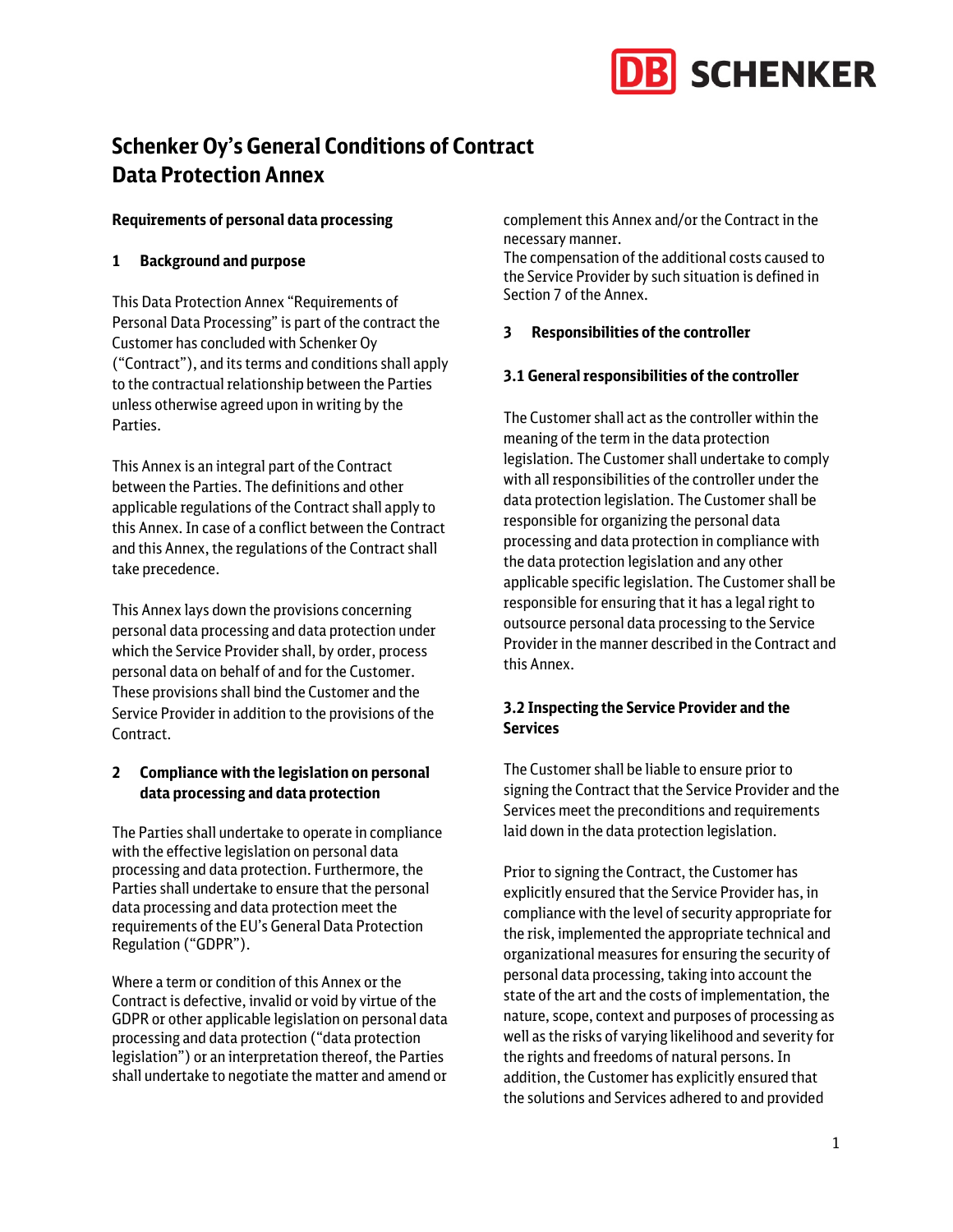by the Service Provider meet the data protection and data security requirements set by the Customer, and that these solutions provided by the Service Provider realize the rights that the data subjects have in compliance with the data protection legislation. The Customer has established that the Service Provider and the Services meet the preconditions and requirements laid down by the data protection legislation and any other applicable legislation. Prior to giving the Service Provider a processing order, the Customer shall undertake to ensure that it has a legal right to process personal data in compliance with the manner stated in said processing order and to give the order to the Service Provider.

## **3.3 Instructions concerning personal data processing and data protection**

The Customer shall undertake to, in compliance with data protection legislation, provide instructions to the Service Provider with regard to personal data processing performed on behalf of and for the Customer, and the Customer shall provide the Service Provider with the instructions concerning personal data processing and data protection as well as any other instructions before the Service Provider starts to provide the Services ("Instructions").

The Instructions provided by the Customer shall include descriptions of at least the following things: the subject matter, duration, nature and purpose of the personal data processing as well as the types of personal data and categories of data subjects. In addition, the Instructions shall have a detailed description of the manner in which the Customer requires the Service Provider to assist the Customer in realizing the data subjects' rights.

The Customer shall be responsible for ensuring that said Instructions concerning personal data processing and data protection as well as any other Instructions comply with applicable data protection legislation and meet the requirements of data protection legislation and any other applicable legislation.

The Customer shall have the right to amend or complement the Instructions if required by the applicable data protection legislation and/or other

applicable legislation, or if amending or complementing the Instructions is justifiable due to changes to the Customer's practices, courses of action or technical processes that concern the subject matter. The Customer shall inform the Service Provider in writing about the changes concerning the Instructions. The compensation of the additional costs caused to the Service Provider by such situation is defined in Section 7 of the Annex.

## **4 Responsibilities of the processor**

#### **4.1 General responsibilities of the processor**

The Service Provider shall act as the processor within the meaning of the data protection legislation, and it shall process the Customer's personal data on behalf of and for the Customer.

The Service Provider shall undertake to implement the technical and organizational measures for ensuring the security of personal data processing in connection with the Services in the manner described in Section 3.2 of the Annex. The Service Provider shall have the right to develop and to update such technical and organizational measures in a manner it deems appropriate.

The Service Provider shall provide the Customer with information about its Services and the technical and organizational measures as requested by the Customer. The cooperation mechanism with which the Parties comply is described in further detail in Section 7 of the Annex.

The Service Provider shall allow the Customer, or an auditor authorized by the Customer, to audit and inspect the Services in so as far as the provision of Services to the Customer and processing the Customer's personal data are concerned. More detailed terms and conditions concerning auditing are defined in Section 6 of this Annex.

#### **4.2 Complying with the controller's instructions**

The Service Provider shall undertake to comply with the lawful Instructions provided by the Customer when processing the Customer's personal data.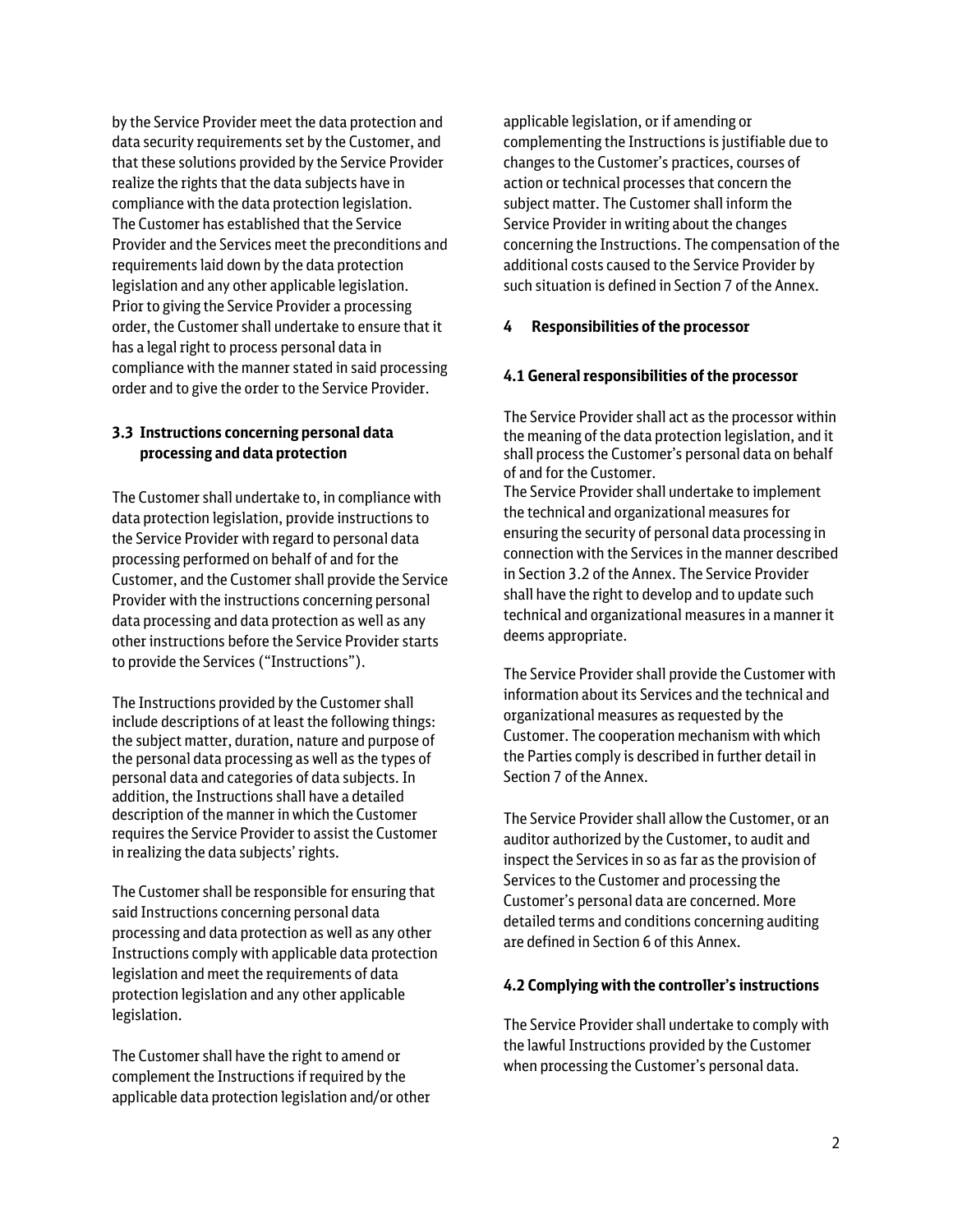If the Service Provider notices that the Customer's Instructions may, in the Service Provider's opinion, conflict with the data protection legislation, the Service Provider shall have the right to notify the Customer about the matter in writing. The Parties shall solve any noticed deviations through the cooperation mechanism which is described in Section 7 of this Annex.

# **4.3 Service Provider's personnel**

The Service Provider shall ensure that all persons authorized to process the Customer's personal data as part of the Services have committed themselves to confidentiality or are under an appropriate statutory obligation of confidentiality.

The Service Provider shall ensure that all persons authorized to process the Customer's personal data do not process them unless Instructed to do so by the Customer.

## **4.4 Use of subcontractors**

The Service Provider shall have the right to use subcontractors in connection with providing the Services when processing personal data on behalf of and for the Customer.

The Service Provider shall be responsible for engaging the subcontractors, that, as processors, process the Customer's personal data on behalf of and for the Customer, for the responsibilities that concern the processor under this Annex.

However, if said subcontractor is located outside of the EU, and the Customer has signed a contract that complies with the EU Commission's standard contractual clauses and that concerns transfers of personal data outside of the EU, the Customer shall be solely responsible for such personal data transfer outside of the EU and for any neglect or violation of responsibilities under such standard contractual clause contract by the subcontractor and for the consequences and damages caused by such neglect or violation.

#### **4.5 Duty to provide assistance**

The Service Provider shall notify the Customer about the data subjects' requests that concern the exercise

of the data subject's rights under the data protection legislation.

The Service Provider and the Customer may separately agree that the Service Provider shall, if necessary, assist the Customer in making the data protection impact assessment in compliance with the GDPR, with possible prior consultation and in acquiring possible certification concerning data protection. The Customer shall remit compensation for the assistance to the Service Provider to cover in full the costs caused to the Service Provider by providing the assistance.

#### **4.6 Transferring personal data outside of the EU**

The Service Provider may transfer the Customer's personal data outside of the EU.

When transferring the Customer's personal data outside of the EU, the controller shall ensure that it has the right to transfer the data and that the transfer outside of the EU as well as personal data processing outside of the EU are performed in compliance with the requirements of applicable data protection legislation.

The Service Provider shall use the standard contractual clauses approved by the EU Commission or other appropriate protection measures when transferring personal data to its subcontractors located outside of the EU.

## **4.7 Responsibilities related to ending the Service Provider's Services**

The Service Provider shall take all reasonable measures to erase the personal data it has processed on behalf of and for the Customer or to return this data to the Customer after the validity of the contractual relationship has ended. Furthermore, the Service Provider shall erase any copies of such personal data in its systems unless the legislation that binds the Service Provider requires the Service Provider to retain the personal data. After the end of the contractual relationship, the Service Provider shall have the right and duty to retain the personal data for the reasonable period of time which is required and necessary for fulfilling the Service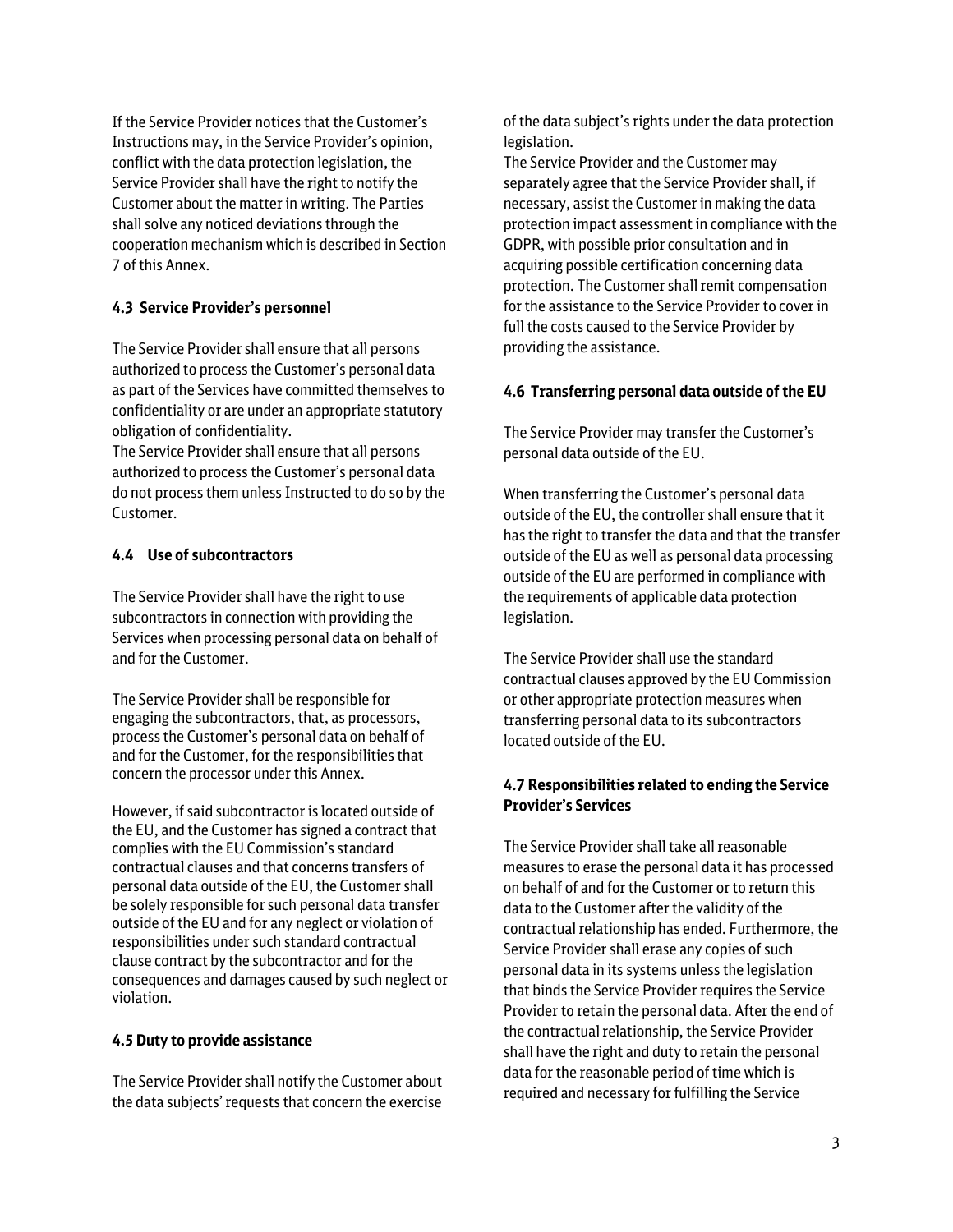Provider's statutory notification and other obligations, for finishing the invoicing and accounting actions related to the Contract or the use of the Services, for clearing invoice-related ambiguities or for tracking incorrectly affected payment or purchase transactions, for responding to any complaints and indemnity claims and for other comparable special situations. The Customer shall include more specific instructions and information concerning these responsibilities of the Service Provider in its Instructions.

# **5 Data leakages and other personal data breaches**

# **5.1 General obligations**

The Customer shall make the notifications described in the data protection legislation in compliance with the requirements that concern them and within the prescribed time, and it shall fulfill all of its responsibilities concerning personal data breaches.

The Service Provider shall undertake to assist the Customer in the manner described in Section 5.2 of this Annex if, during the validity of the Contract, a personal data breach that concerns the Service Provider's Service and affects the personal data that the Service Provider processes on behalf of and for the Customer is found to have occurred.

#### **5.2 Service Provider's notification obligation**

The Service Provider shall, without undue delay, notify the Customer in writing about a personal data breach via email, for example.

The Service Provider shall, where feasible, provide the Customer with information about the personal data breach; the Service Provider shall, for example, describe the personal data breach and its likely consequences as well as propose measures to address the breach.

# **6 Right of inspection**

To be able to ensure that the Service Provider complies with the terms and conditions of this Annex, the Customer shall, during the validity of this Annex, have the right to inspect and receive data from the Service Provider in so as far as this concerns personal

data processing on behalf of and for the Customer by the Service Provider. In addition, the Customer shall, for this purpose, have the right to obtain from the Service Provider information concerning personal data processing to assess whether the obligations under the Data Protection Annex have been fulfilled and whether the Parties have complied with the responsibilities related to personal data processing.

The Customer shall perform the inspection or audit concerning the Service Provider's data protection practices that relate to the Contract on its own account and during normal office hours in the Service Provider's premises or in a comparable location without causing unreasonable disturbance to the Service Provider's normal business operations.

## **7 Cooperation mechanism**

The Service Provider and the Customer shall undertake to respond to each other's enquiries and contacts concerning matters in this Annex within a reasonable time unless another prescribed time is separately agreed upon in this Annex.

If one of the Parties considers that the content of this Annex should be amended in a situation described in Section 2, or if the Customer decides to amend or complement its Instructions in the manner described in Section 3.3, or if the Service Provider notices that the Customer's Instructions may, in the Service Provider's opinion, conflict with the data protection legislation in the manner described in Section 4.2, the Parties shall negotiate said matter in an atmosphere of understanding with the objective of agreeing upon an amendment to this Annex that enables the Annex to meet the requirements of the data protection legislation after making the amendment.

The Service Provider shall have the right to interrupt processing of the Customer's personal data for the duration of any investigation of the situations described in the previous paragraph. This kind of interruption by the Service Provider shall not be considered neglect of the Service Provider's responsibilities under the Contract or its annexes nor a delay, an error or a breach of contract. For the duration of the negotiations between the Parties described in this section, the Customer shall be responsible for the processing of its personal data and for the Instructions it has provided as well as for